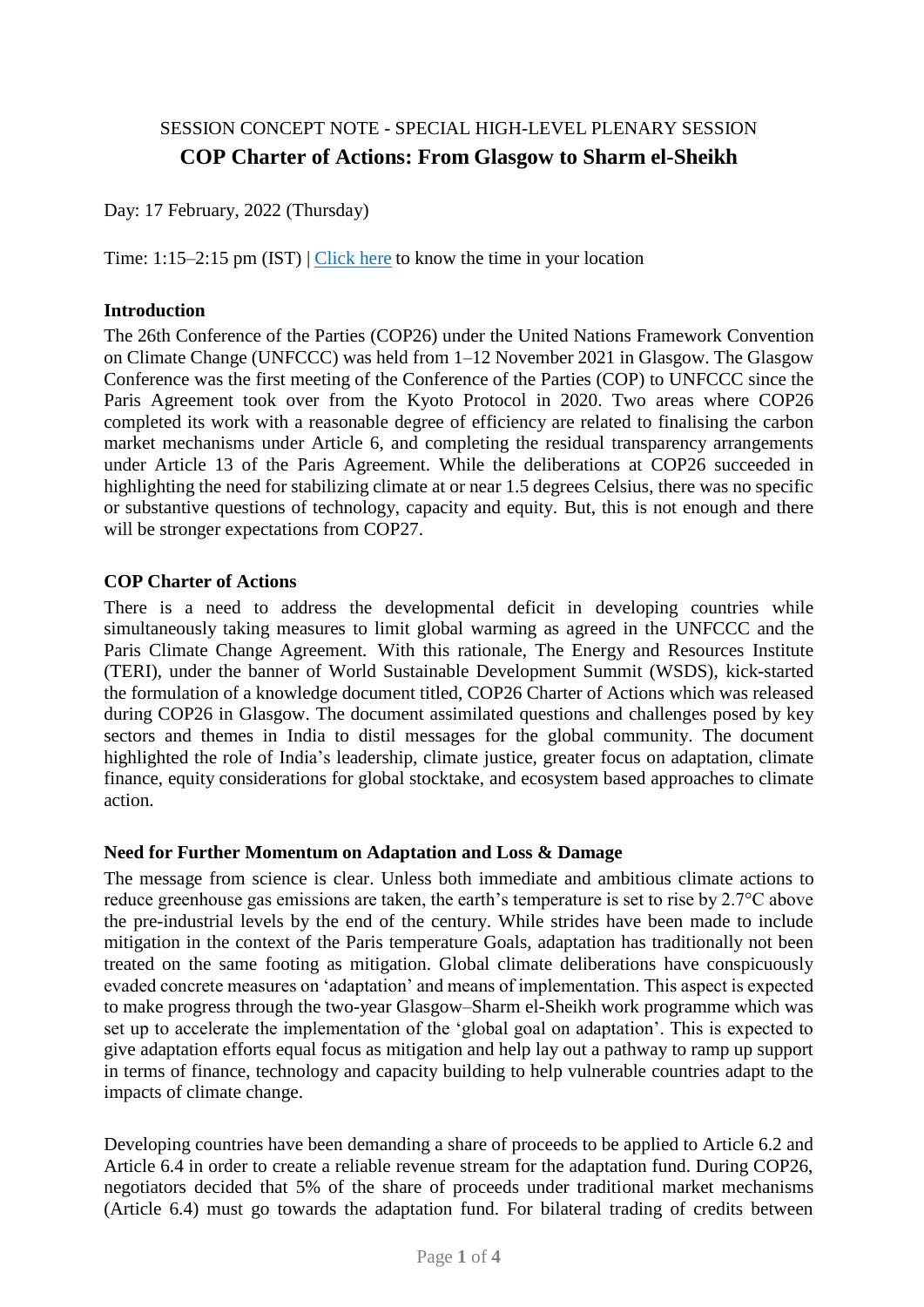countries (Article 6.2), the negotiators have "strongly encouraged" to contribute towards adaptation. So far, it is mandatory only for the traditional carbon market to contribute to the adaptation fund, not for the market established under article 6.4.

In the recently concluded COP26 in Glasgow, the progress on loss and damage were incremental with the mention of dialogue and technical assistance. The Glasgow Climate Pact decided to "establish the Glasgow Dialogue between Parties, relevant organizations and stakeholders to discuss the arrangements for the funding of activities to avert, minimize and address loss and damage associated with the adverse impacts of climate change, to take place in the first sessional period of each year of the Subsidiary Body for Implementation, concluding at its sixtieth session". An important expectation from COP27 will be more concrete measure on loss and damage.

## **Climate Finance**

While delivering his opening statement at COP26, Hon'ble Prime Minister Narendra Modi stressed on the need to mobilise USD 1 trillion of climate finance by the developed countries. In the implementation phase of the Paris Agreement–which started from 2021–there is an urgent need to focus on feasible means of mobilizing climate finance from across a broad range of stakeholders, including the private sector, commercial banks, and other domestic sources in developing economies. The Glasgow Climate Pact urges developed country Parties to fulfil the promise on climate finance of USD 100 billion urgently and through till 2025. The Pact also emphasized on the importance of transparency in the implementation of climate finance pledges.

Based on a strong push by developing countries, the Pact called on developed countries to at least double adaptation finance to developing countries from 2019 levels by 2025. An important process concerns the New Collective Quantified Goal (NCQG) on climate finance through the ad-hoc work program established under the Paris Agreement from 2022 to 2024 towards this goal. In addition, the Standing Committee on Finance (which is a technical committee under UNFCCC) has now been mandated to work towards arriving at definitions of climate finance. The decision on "Long-term climate finance" sets a mandate for the discussions on long-term climate finance to conclude in 2027. This climate finance is integral to the discussion in subsequent COPs.

### **Transparency and Global Stocktake**

Within the Paris framework, which is bottom-up wherein the provision of NDC submissions/ revisions allows self-determined commitments by countries. Transparency is the sole engine that ensures the accountability of parties. They have also agreed for international scrutiny of their actions under the agreed rules of transparency as mandated by Article 13 of the Paris Agreement. The first global stocktake of the impact of NDCs on the state of climate action will be undertaken in 2023 on the basis of various inputs and information gathered from multiple sources. It is imperative that the progress made by countries in implementing their NDCs or the adequacy of their actions is judged and assessed in light of the principles of equity and CBDR well before the global stocktake.

### **Need to Act Urgently**

If the world needs to get to net zero by 2050 at the global level, many countries will have to be net carbon negative well before that since it is expected that many developing countries will still be carbon positive in 2050 owing to development needs and energy needs. The global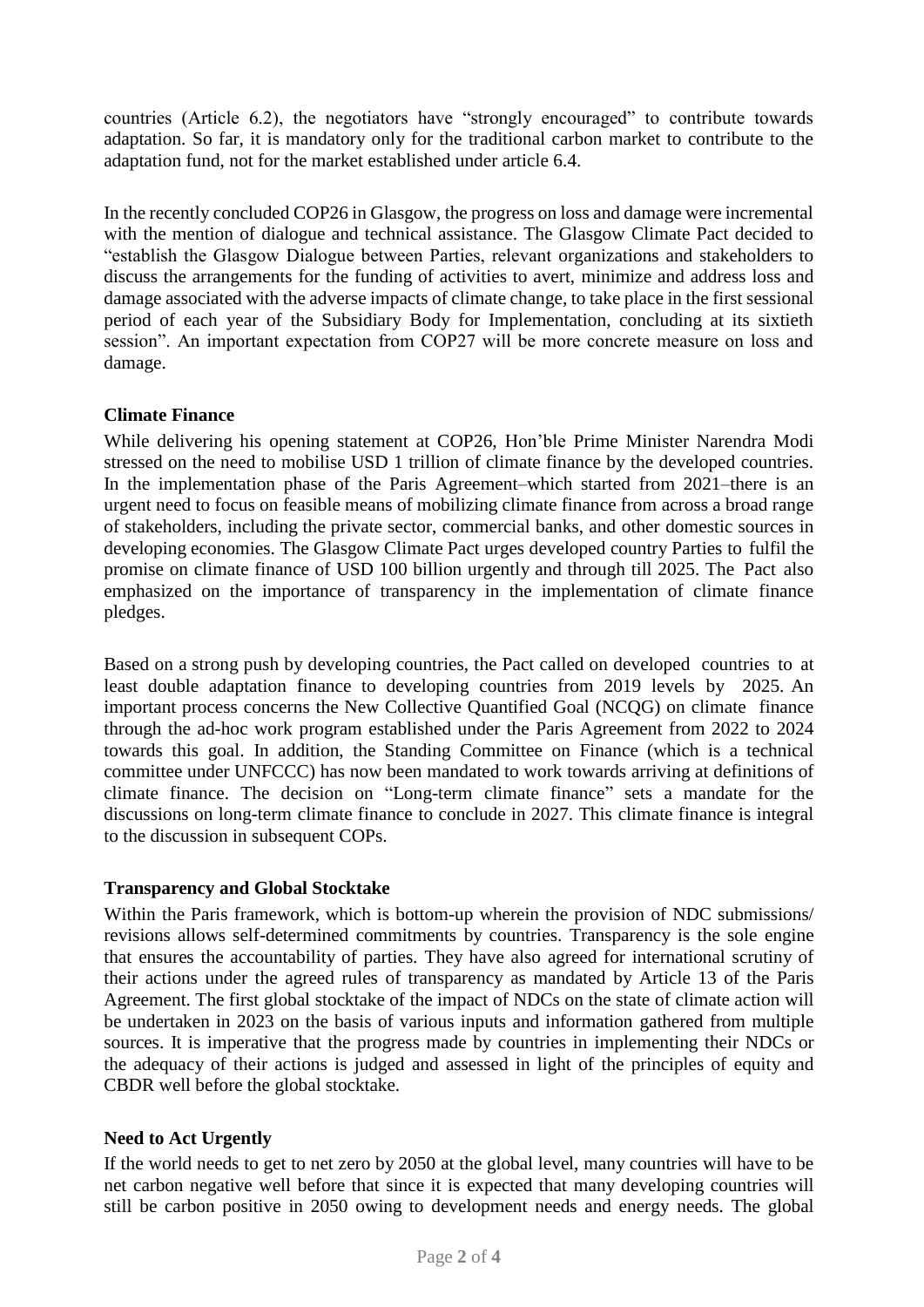goalpost needs to shift to 'net negative' goals for the developed countries and to the goal of climate stabilization. What can be expected from COP27 is perhaps more ambitious near-term and net-zero commitments by developed countries.

### **Guiding Questions**

This session will focus on the roadmap connecting the messages coming out of COP26 in Glasgow to the expectations from COP27 in Egypt. Speakers can choose to address one or more of the following questions.

**[1]** What are the implications for climate policy emerging from science and meteorological trends?

**[2]** What are your viewpoints on the Glasgow–Sharm el-Sheikh work programme on the global goal on adaptation? What metrics can be considered?

**[3]** What would the ways forward needed to ensure that climate finance has a balance of adaptation climate finance and mitigation climate finance?

**[4]** What are your viewpoints on net-zero commitments and people-centric transitions including solutions such as affordable transport, reliable electricity and benefits to local communities from nature based solutions and ecosystem-based approaches?

**[5]** With respect to the transparency and global stocktake, what would be the expectations at COP28? How will the principles of equity and climate justice be factored in the global stocktake and transparency mechanisms?

**[6]** Building on the UNFCCC, Kyoto Protocol, Paris Agreement, and Glasgow Climate Pact, what are your expectations from COP27 and COP28?

### **Format**

The session will be a moderated discussion, which will start with remarks (2-3 minutes) by the moderator. Since climate change is an issue which has to be informed by science, first there will be a Science Leadership Address (8 minutes). This will be followed by a Keynote Address. The third set of addresses will be the COP Leadership Address of 6 minutes each. The final segment will be Special Addresses by key experts. After the addresses, the moderator will sum up the discussions.

#### **Session Speakers** *Moderator*

• Mr RR Rashmi, Distinguished Fellow, TERI

### *Science Leadership Address*

Prof Petteri Taalas, Secretary-General, World Meteorological Organization

### *Keynote Address*

Ms Leena Nandan, Secretary, Ministry of Environment, Forest and Climate Change,